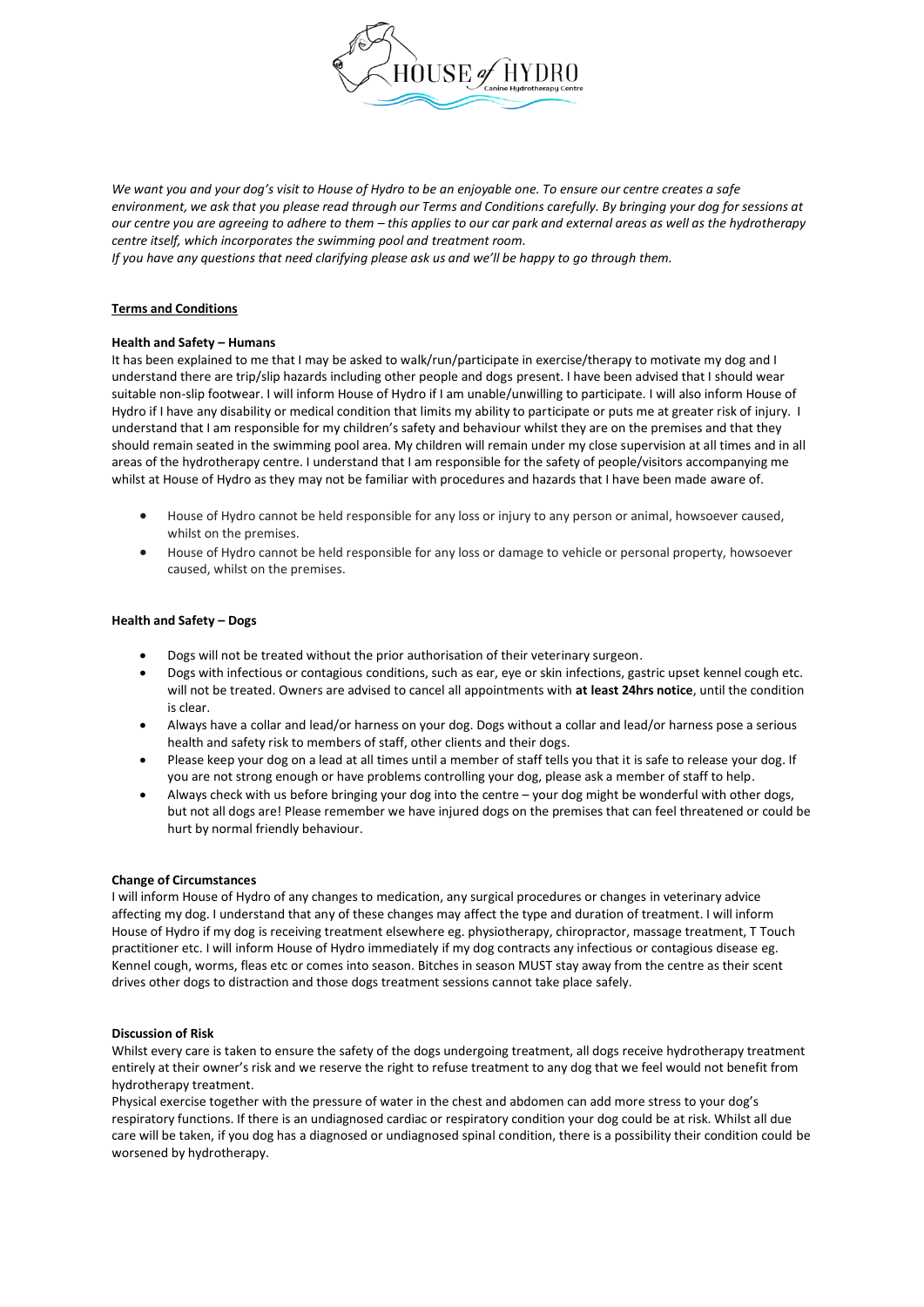

#### **Cleanliness**

- If your dog poops please clean up and dispose of in the bin in the car park. Ask if you require a poo bag or help – we do not mind as accidents can happen with elderly, young, disabled dogs etc. Please try to ensure they are toileted before arriving. Do not use the public footpath next to House of Hydro to toilet your dog as this is unpleasant and unhealthy for our neighbours, other people and wild and domestic animals.
- If your dog poops in the pool a Surcharge of **£55** (to cover the cost of draining and cleaning the pool) **+** any other client fees for the rest of that day as these will need to be cancelled and the pool drained. It is advised that all dogs are toileted before they arrive at House of Hydro.

#### **Appointments**

- We reserve the right to cancel any session ie. due to power failure, maintenance, or illness. We will notify you by your preferred contact method in the event of any cancellation, giving you as much notice as possible.
- Individual sessions must be paid for in full on the day of treatment.
- Session fees will be charged in full if an appointment is broken or cancelled without 24hrs notice. You may notify us by telephone or email, please give a reason.
- Missed appointments  $-$  the full charge will apply.
- Block bookings of 10 can be purchased at any time and must be fully utilised within 6mths from the date of purchase. Any sessions not utilised will automatically be void.
- Under no circumstances are block bookings to be transferred between clients
- **Late Arrivals**
- Up to 15 mins late We will start to swim but your dog(s) will be required to leave the pool areas to enable the next client's appointments to start punctually.
- Over 15 mins late Dependent on if there is another client after you, we will let that clients dog swim and try and fit you in when there is an available space that same day. This will not always be possible. **In either case the full charge will apply**.

We reserve the right to use video footage and photographic stills taken during sessions. If you would prefer not to have videos/photographs used for any reason please speak to us prior to signing.

#### **Declaration:**

I hereby give permission for my dog to receive treatment at House of Hydro. I have given all relevant medical and behavioural history to House of Hydro and I believe this information to be correct. I give permission for House of Hydro to exchange information with my veterinary practice about my dog's condition and/or behaviour. I will not bring any dog to House of Hydro which has contracted or been knowingly exposed to any infectious or contagious disease. I agree to abide by all Terms and Conditions, which have been explained and discussed with me.

| <b>Signature of staff member</b>   |  |
|------------------------------------|--|
| Signature of owner of dog          |  |
| Relationship to dog (if not owner) |  |
| <b>Date</b>                        |  |



[www.houseofhydro.co.uk](http://www.houseofhydro.co.uk/) Email: natasha@houseofhydro.co.uk Tel: 07852239392

3D Enterprise Way Maulden Road Industrial Estate Flitwick Bedfordshire MK45 5BX